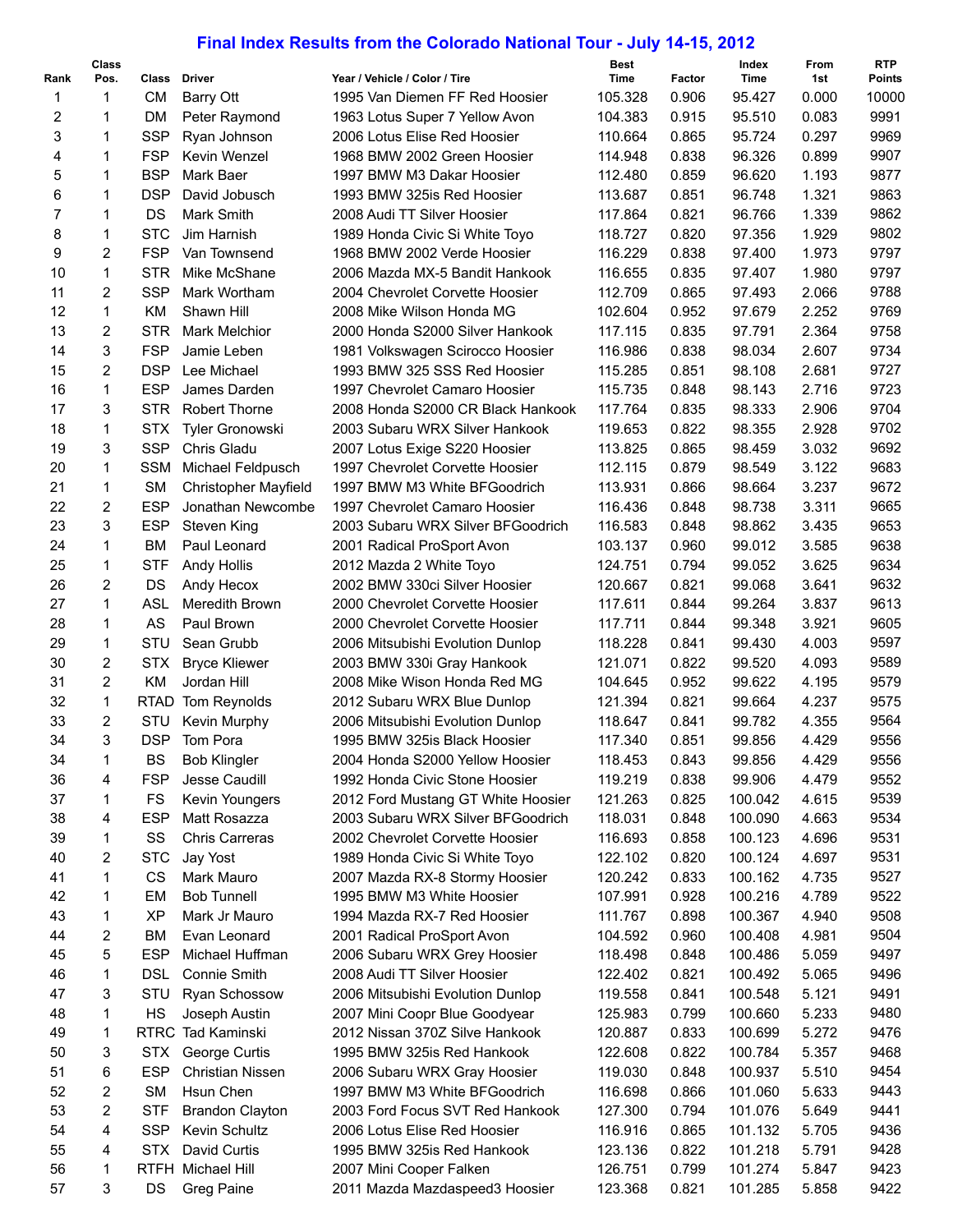| 58  | 5              | <b>SSP</b>  | Iain Mannix               | 2006 Lotus Elise Grey Hoosier       | 117.160 | 0.865 | 101.343 | 5.916  | 9416 |
|-----|----------------|-------------|---------------------------|-------------------------------------|---------|-------|---------|--------|------|
| 59  | 3              | <b>STF</b>  | Ann Hollis                | 2012 Mazda 2 White Toyo             | 127.677 | 0.794 | 101.376 | 5.949  | 9413 |
| 60  | 3              | <b>SM</b>   | Mike Forsythe             | 1995 Honda Civic Red Hoosier        | 117.111 | 0.866 | 101.418 | 5.991  | 9409 |
| 61  | 3              | <b>STC</b>  | Stephen Murphy            | 1989 Honda Civic Red Bridgestone    | 123.709 | 0.820 | 101.441 | 6.014  | 9407 |
| 62  | 4              | <b>STR</b>  | Steven Hahn               | 2000 Honda S2000 Silver Hankook     | 121.496 | 0.835 | 101.449 | 6.022  | 9406 |
| 63  | 1              |             | STXL Kim Kliewer          | 2003 BMW 330i Gray Hankook          | 123.435 | 0.822 | 101.464 | 6.037  | 9405 |
| 64  | 4              | <b>STF</b>  | Don Clayton               | 2003 Ford Focus SVT Red Hankook     | 127.792 | 0.794 | 101.467 | 6.040  | 9405 |
| 65  | 5              | <b>FSP</b>  | Randy Hickman             | 1981 Volkswagen Scirocco Hoosier    | 121.099 | 0.838 | 101.481 | 6.054  | 9403 |
| 66  | 4              | <b>DSP</b>  | Melanie Pora              | 1995 BMW 325is Black Hoosier        | 119.282 | 0.851 | 101.509 | 6.082  | 9401 |
| 67  | 4              | DS          | Dwight Dongog             | 2011 Subaru Impreza WRX Toyo        | 123.983 | 0.821 | 101.790 | 6.363  | 9375 |
| 68  | 2              | <b>BS</b>   | Devin Ramsey              | 2008 Honda S2000 CR Yellow Hoosier  | 120.749 | 0.843 | 101.791 | 6.364  | 9375 |
| 69  | $\overline{2}$ | HS          | Linda Duncan              | 2007 Mini Cooper Blue Goodyear      | 127.471 | 0.799 | 101.849 | 6.422  | 9369 |
| 70  | 3              | <b>BM</b>   | <b>Brian Ball</b>         | 1976 LeGrande MK-18 Green Hoosier   | 106.195 | 0.960 | 101.947 | 6.520  | 9360 |
| 71  | 4              | <b>SM</b>   | Shawn Larson              | 1995 Honda Civic Si Red Hoosier     | 117.788 | 0.866 | 102.004 | 6.577  | 9355 |
|     |                |             |                           |                                     |         |       |         |        | 9319 |
| 72  | 4              | <b>STC</b>  | Grady Wood                | 1989 Honda Civic Si White Toyo      | 124.876 | 0.820 | 102.398 | 6.971  |      |
| 73  | 6              | <b>FSP</b>  | Ed Cushing                | 1984 Toyota Tom Celica Hoosier      | 122.254 | 0.838 | 102.449 | 7.022  | 9315 |
| 74  | 3              | <b>BS</b>   | Dan Heydlauff             | 2004 Honda S2000 Rio Yellow Hoosier | 121.771 | 0.843 | 102.653 | 7.226  | 9296 |
| 75  | 1              |             | <b>FSPL</b> Jamie Yost    | 1968 BMW 2002 Green Hoosier         | 122.604 | 0.838 | 102.742 | 7.315  | 9288 |
| 76  | 4              | STU         | <b>Charles Carson</b>     | 1998 BMW M3 Silver Hankook          | 122.221 | 0.841 | 102.788 | 7.361  | 9284 |
| 77  | 4              | <b>BS</b>   | Clay Turner               | 2005 Honda S2000 Silver Hoosier     | 122.120 | 0.843 | 102.947 | 7.520  | 9270 |
| 78  | $\overline{2}$ | EM          | <b>Patty Tunnell</b>      | 1995 BMW M3 White Hoosier           | 111.055 | 0.928 | 103.059 | 7.632  | 9259 |
| 79  | 1              |             | STRL Amanda Hahn          | 2008 Honda S2000 Black Hankook      | 123.427 | 0.835 | 103.062 | 7.635  | 9259 |
| 80  | 2              | <b>SSM</b>  | Chris Swearingen          | 1993 Mazda Miata White Hoosier      | 117.292 | 0.879 | 103.100 | 7.673  | 9256 |
| 81  | 3              | <b>SSM</b>  | Jessica Feldpusch         | 1997 Chevrolet Corvette Hoosier     | 117.297 | 0.879 | 103.104 | 7.677  | 9255 |
| 82  | 5              | <b>STF</b>  | Peter Brook               | 2009 Hyundai Accent BI Falken       | 130.054 | 0.794 | 103.263 | 7.836  | 9241 |
| 83  | 2              |             | RTAC Salil Shukla         | 2012 Nissan 370Z Silver Hankook     | 124.014 | 0.833 | 103.304 | 7.877  | 9237 |
| 84  | 2              | <b>BSP</b>  | Shane Kurowski            | 1998 BMW M3 Silver Kumho            | 120.427 | 0.859 | 103.447 | 8.020  | 9225 |
| 85  | 3              | ΚM          | <b>Nate Pierce</b>        | 2000 MBA Black N/A                  | 108.778 | 0.952 | 103.557 | 8.130  | 9215 |
| 86  | 3              | <b>BSP</b>  | <b>Brett Kurowski</b>     | 1998 BMW M3 Silver Kumho            | 120.594 | 0.859 | 103.590 | 8.163  | 9212 |
| 87  | 4              | <b>BSP</b>  | james kosch               | 2001 Audi TT Silver Hankook         | 120.865 | 0.859 | 103.823 | 8.396  | 9191 |
| 88  | 5              | <b>STC</b>  | Hank Derr                 | 1989 Honda Civic Si White Toyo      | 126.756 | 0.820 | 103.940 | 8.513  | 9181 |
| 89  | 2              | XP          | Bob Ely                   | 1969 Ford Mustang Blue Avon         | 115.751 | 0.898 | 103.944 | 8.517  | 9181 |
| 90  | 5              | <b>BS</b>   | Jim Walker                | 2005 Honda S2000 Silver Hoosier     | 123.364 | 0.843 | 103.996 | 8.569  | 9176 |
| 91  | 6              | <b>BS</b>   | <b>Rudy Ramsey</b>        | 2008 Honda S2000CR Yellow Hoosier   | 123.417 | 0.843 | 104.041 | 8.614  | 9172 |
| 92  | 5              | <b>STR</b>  | John Huft                 | 2008 Honda S2000 Yellow Hankook     | 124.669 | 0.835 | 104.099 | 8.672  | 9167 |
| 93  | 1              | ES          | Thomas Johnston           | 1991 Toyota MR2 White Kumho         | 125.789 | 0.828 | 104.153 | 8.726  | 9162 |
| 94  | 2              |             | RTFG Joe Lavelle          | 2007 Volkswagen GTi Grn Continental | 127.969 | 0.814 | 104.167 | 8.740  | 9161 |
| 95  | 1              |             | FSAE Ryan Neff            | 2011 CSU FSAE-RR Green Hoosier      | 105.516 | 0.989 | 104.355 | 8.928  | 9144 |
| 96  | 6              | <b>SSP</b>  | David Gladu               | 2007 Lotus Exige S220 Hoosier       | 120.682 | 0.865 | 104.390 | 8.963  | 9141 |
| 97  | 3              | XP          | <b>Rick Walford</b>       | 1985 Chevrolet Camaro Goodyear      | 116.824 | 0.898 | 104.908 | 9.481  | 9096 |
| 98  | 4              | <b>SSM</b>  | Adam Bruce                | 1990 Mazda Miata Blue Hoosier       | 119.921 | 0.879 | 105.411 | 9.984  | 9053 |
| 99  | 2              |             | FSAE Tyler Neff           | 2011 FSAE RR Green Hoosier          | 106.597 | 0.989 | 105.424 | 9.997  | 9052 |
| 100 | 1              | <b>STS</b>  | Corky Newcombe            | 1996 Mazda Miata Blue Dunlop        |         | 0.827 | 105.487 | 10.060 | 9046 |
|     |                |             |                           |                                     | 127.554 |       |         |        |      |
| 101 | 7              | <b>BS</b>   | Leah Street               | 2008 Honda S2000 Red Kumho          | 125.268 | 0.843 | 105.601 | 10.174 | 9037 |
| 102 | 3              |             | <b>FSAE Tyler Faucett</b> | 2012 CSU RR Green Goodyear          | 106.884 | 0.989 | 105.708 | 10.281 | 9027 |
| 103 | 6              | <b>STC</b>  | Doug Gill                 | 1997 Honda Civic Red Toyo           | 129.411 | 0.820 | 106.117 | 10.690 | 8993 |
| 104 | 5              | <b>DSP</b>  | Cory Long                 | 1995 Nissan 240SX Green Hankook     | 125.233 | 0.851 | 106.573 | 11.146 | 8954 |
| 105 | 5              | <b>SM</b>   | <b>Brent Robbins</b>      | 2010 Subaru STi Dark Green Dunlop   | 123.294 | 0.866 | 106.773 | 11.346 | 8937 |
| 106 | 5              | STU         | Jeremy Adams              | 2007 Subaru STi Black Dunlop        | 127.293 | 0.841 | 107.053 | 11.626 | 8914 |
| 107 | 3              |             | RTRB Bill DiGuiseppi      | 2001 Honda S2000 Yellow Hankook     | 127.249 | 0.843 | 107.271 | 11.844 | 8896 |
| 108 | 1              | FM          | Jerry Gallegos            | 1990 Red Devil Hoosier              | 117.575 | 0.913 | 107.346 | 11.919 | 8890 |
| 109 | 2              | CS          | Andy George               | 2004 Mazda Miata Black Kumho        | 128.999 | 0.833 | 107.456 | 12.029 | 8881 |
| 110 | 4              | <b>RTRS</b> | James Wilson              | 2011 Porsche Cayman S Michelin      | 125.585 | 0.858 | 107.752 | 12.325 | 8856 |
| 111 | 2              | ES          | Mike DiGuiseppi           | 1997 Mazda MX-5 Miata Hankook       | 130.251 | 0.828 | 107.848 | 12.421 | 8848 |
| 112 | 1              | JA          | <b>Willy Taylor</b>       | 2001 Maranello RS Red/B MG          | 123.129 | 0.876 | 107.861 | 12.434 | 8847 |
| 113 | 3              | ES          | Denise Cushing            | 1991 Toyota MR2 Red Kumho           | 130.311 | 0.828 | 107.898 | 12.471 | 8844 |
| 114 | 5              | DS          | Lyssa Lombardo            | 2011 Subaru Impreza WRX Toyo        | 131.884 | 0.821 | 108.277 | 12.850 | 8813 |
| 115 | 1              |             | STCL Alicia Feder         | 1998 Dodge Neon White Dunlop        | 132.451 | 0.820 | 108.610 | 13.183 | 8786 |
| 116 | 2              | JA          | Petra Mannix              | 1991 Margay Puma Grn Bridgestone    | 124.054 | 0.876 | 108.671 | 13.244 | 8781 |
| 117 | 6              | SM          | Keith Pizio               | 2004 Subaru Impreza WRX Hankook     | 125.605 | 0.866 | 108.774 | 13.347 | 8773 |